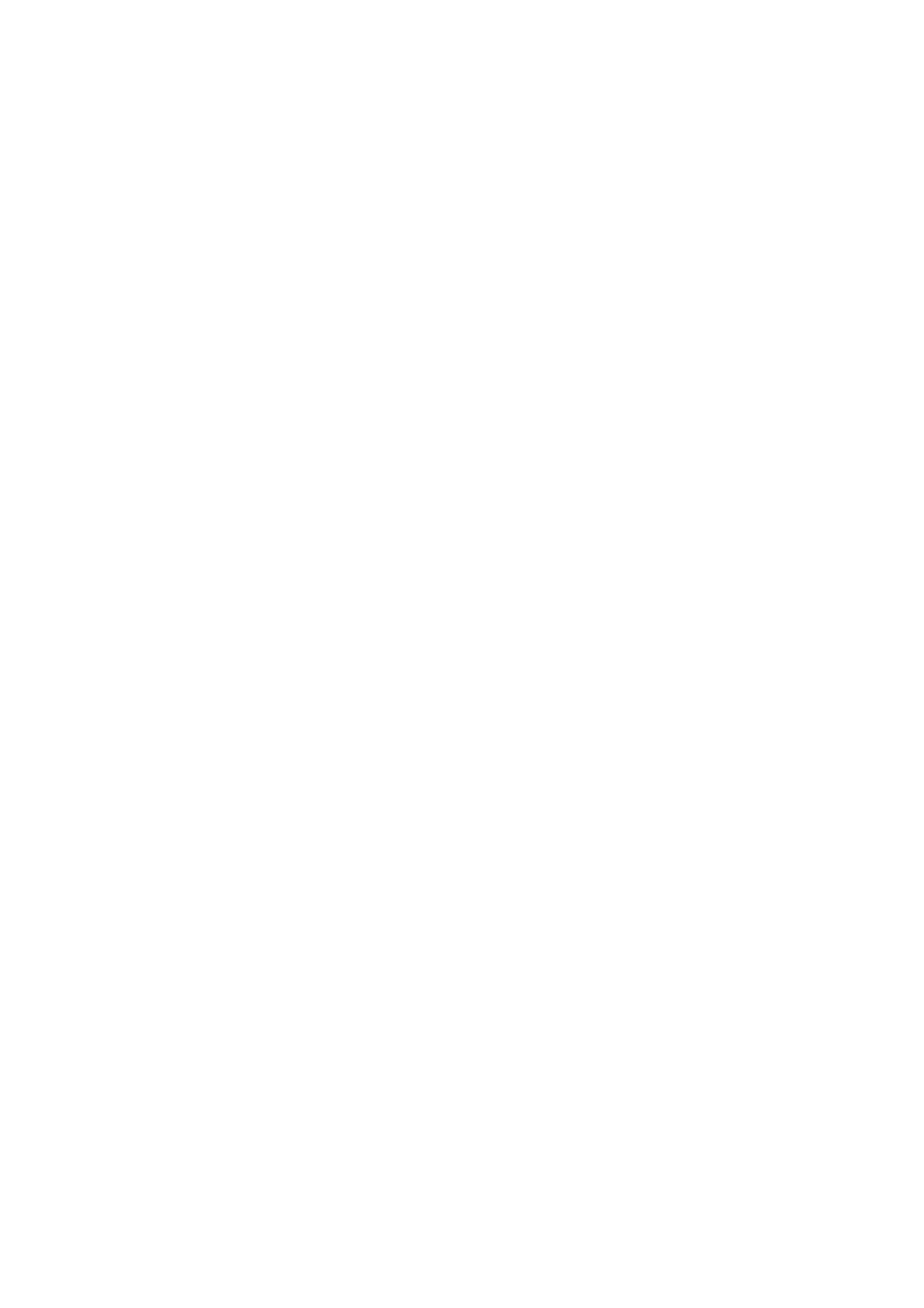Introduced by Mrs J G Skinner, MP First print



New South Wales

# **Paediatric Patient Oversight (Vanessa's Law) Bill 2008**

## **Contents**

|   |                                                                                                    | Page |
|---|----------------------------------------------------------------------------------------------------|------|
|   | Name of Act                                                                                        |      |
|   | Commencement                                                                                       |      |
|   | Oversight by paediatricians of child patients admitted to adult<br>wards of major public hospitals |      |
| 4 | Interpretation provisions                                                                          |      |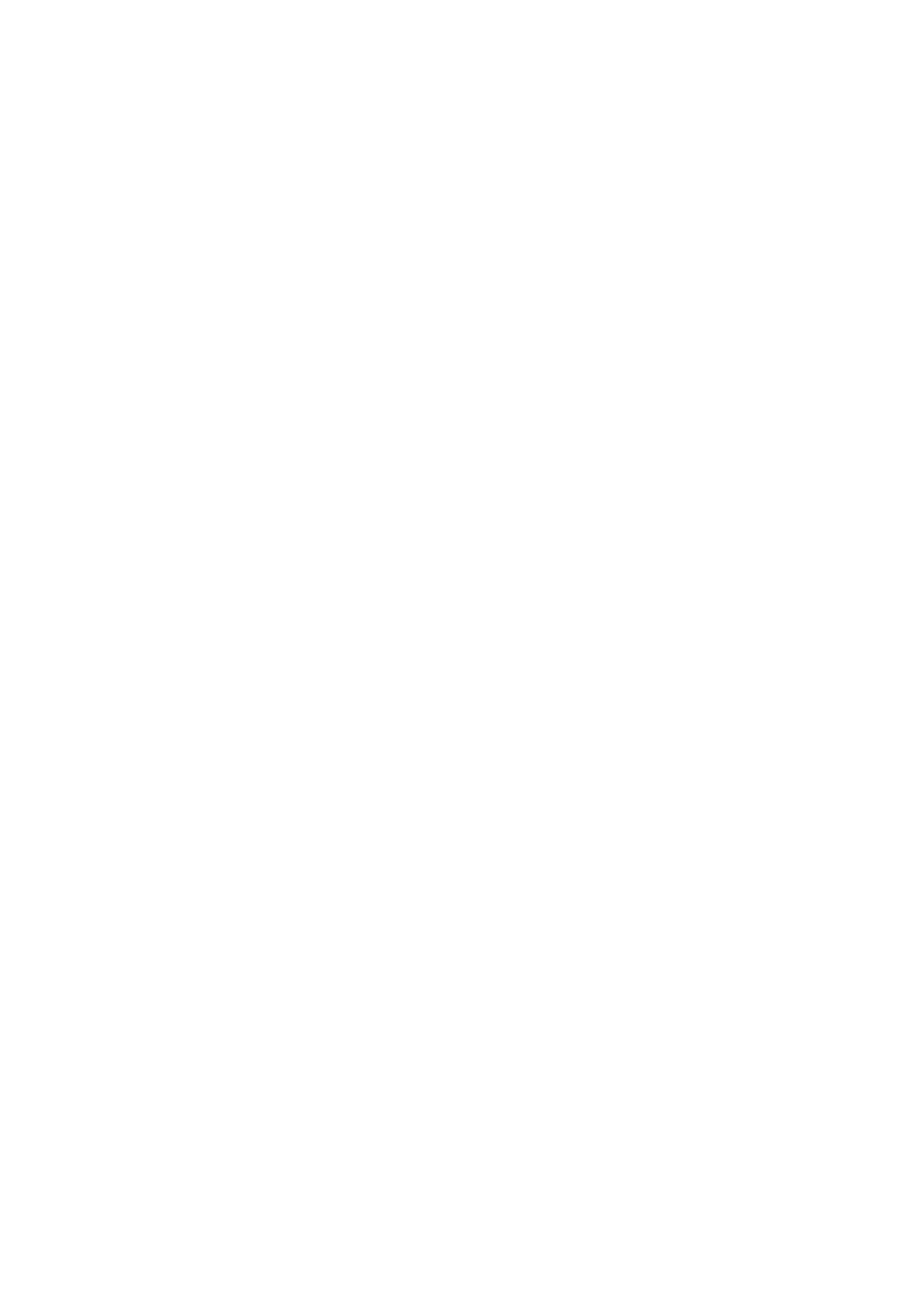

New South Wales

# **Paediatric Patient Oversight (Vanessa's Law) Bill 2008**

No , 2008

### **A Bill for**

An Act to ensure that children who are admitted to adult wards in major hospitals are under the care and supervision of a paediatrician.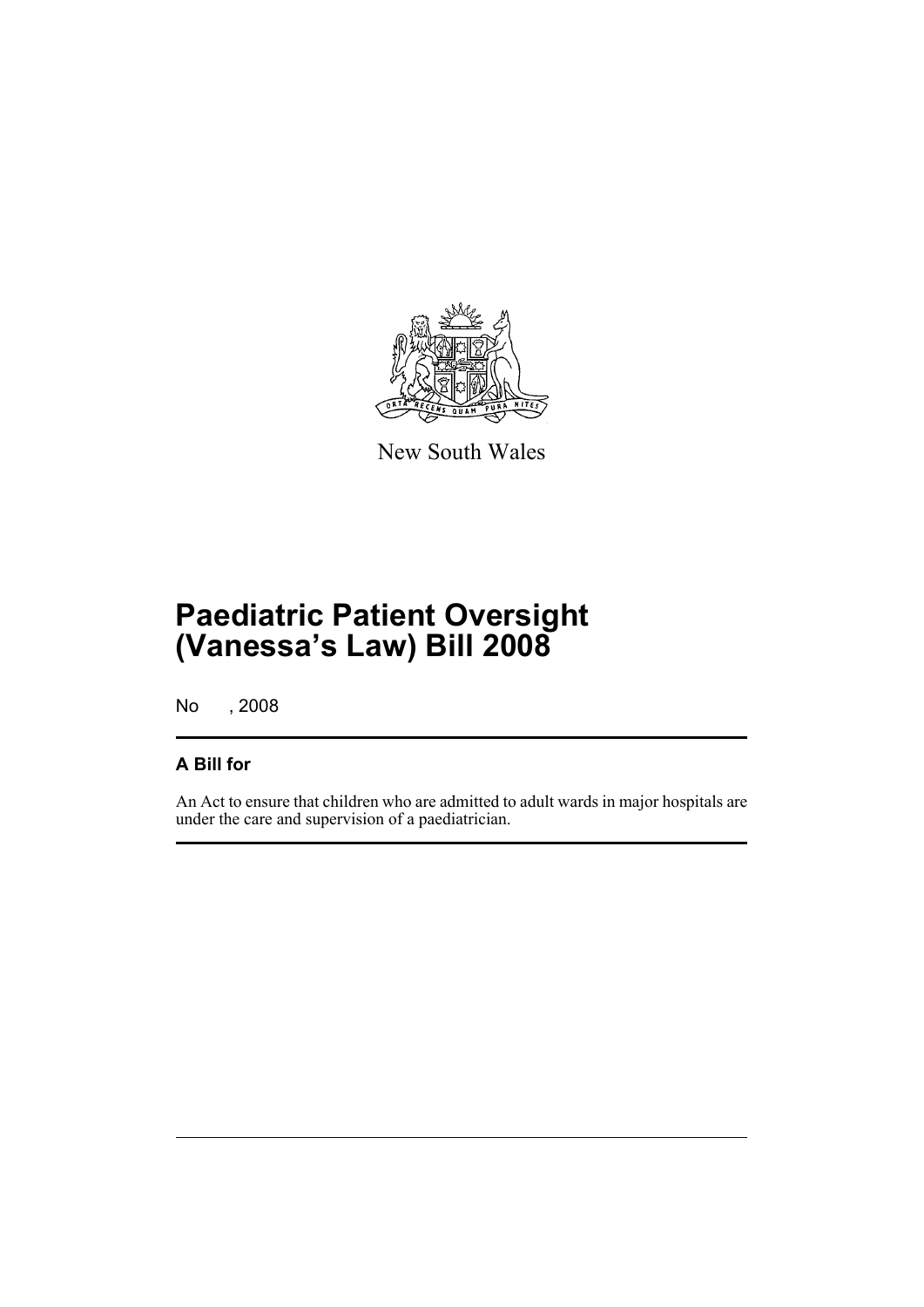<span id="page-5-3"></span><span id="page-5-2"></span><span id="page-5-1"></span><span id="page-5-0"></span>

| The Legislature of New South Wales enacts: |                                                                                                                                                                                                                                                                                            | $\mathbf{1}$                      |
|--------------------------------------------|--------------------------------------------------------------------------------------------------------------------------------------------------------------------------------------------------------------------------------------------------------------------------------------------|-----------------------------------|
| 1                                          | <b>Name of Act</b>                                                                                                                                                                                                                                                                         | 2                                 |
|                                            | This Act is the Paediatric Patient Oversight (Vanessa's Law) Act 2008.                                                                                                                                                                                                                     | 3                                 |
| $\mathbf{2}$                               | Commencement                                                                                                                                                                                                                                                                               | $\overline{4}$                    |
|                                            | This Act commences on the date of assent to this Act.                                                                                                                                                                                                                                      | 5                                 |
| 3                                          | Oversight by paediatricians of child patients admitted to adult wards of<br>major public hospitals                                                                                                                                                                                         | $\,6\,$<br>$\overline{7}$         |
|                                            | If a child is admitted as a patient in an adult ward of a major public<br>hospital, it is the duty of the governing body of the hospital to ensure<br>that the medical management of the child is assessed and approved by a<br>paediatrician within 24 hours of the child being admitted. | 8<br>$\boldsymbol{9}$<br>10<br>11 |
| 4                                          | <b>Interpretation provisions</b>                                                                                                                                                                                                                                                           | 12                                |
|                                            | In this Act:                                                                                                                                                                                                                                                                               | 13                                |
|                                            | <i>adult ward</i> means a ward in which adult patients are accommodated.                                                                                                                                                                                                                   | 14                                |
|                                            | <i>child</i> means a person under the age of 18 years.                                                                                                                                                                                                                                     | 15                                |
|                                            | <i>governing body</i> of a major public hospital means:                                                                                                                                                                                                                                    | 16                                |
|                                            | in the case of a public hospital that is controlled by a public health<br>(a)<br>organisation within the meaning of the Health Services Act<br>1997—the public health organisation, or                                                                                                     | 17<br>18<br>19                    |
|                                            | in the case of a public hospital within the meaning of the <i>Health</i><br>(b)<br>Services Act 1997 that is controlled by the Crown (including the<br>Minister or the Health Administration Corporation)—the Crown.                                                                       | 20<br>21<br>22                    |
|                                            | <i>major public hospital</i> means a public hospital listed in the Table at the<br>end of this section.                                                                                                                                                                                    | 23<br>24                          |
|                                            | ward means any room in a hospital (other than a specialist children's<br>hospital) in which patients are accommodated, and includes a general<br>mixed, medical or surgical ward, but does not include an intensive care<br>unit, high dependency unit or emergency department.            | 25<br>26<br>27<br>28              |

#### **Teaching or referral hospitals**

- Concord Hospital
- Gosford Hospital
- John Hunter Hospital

Liverpool Hospital